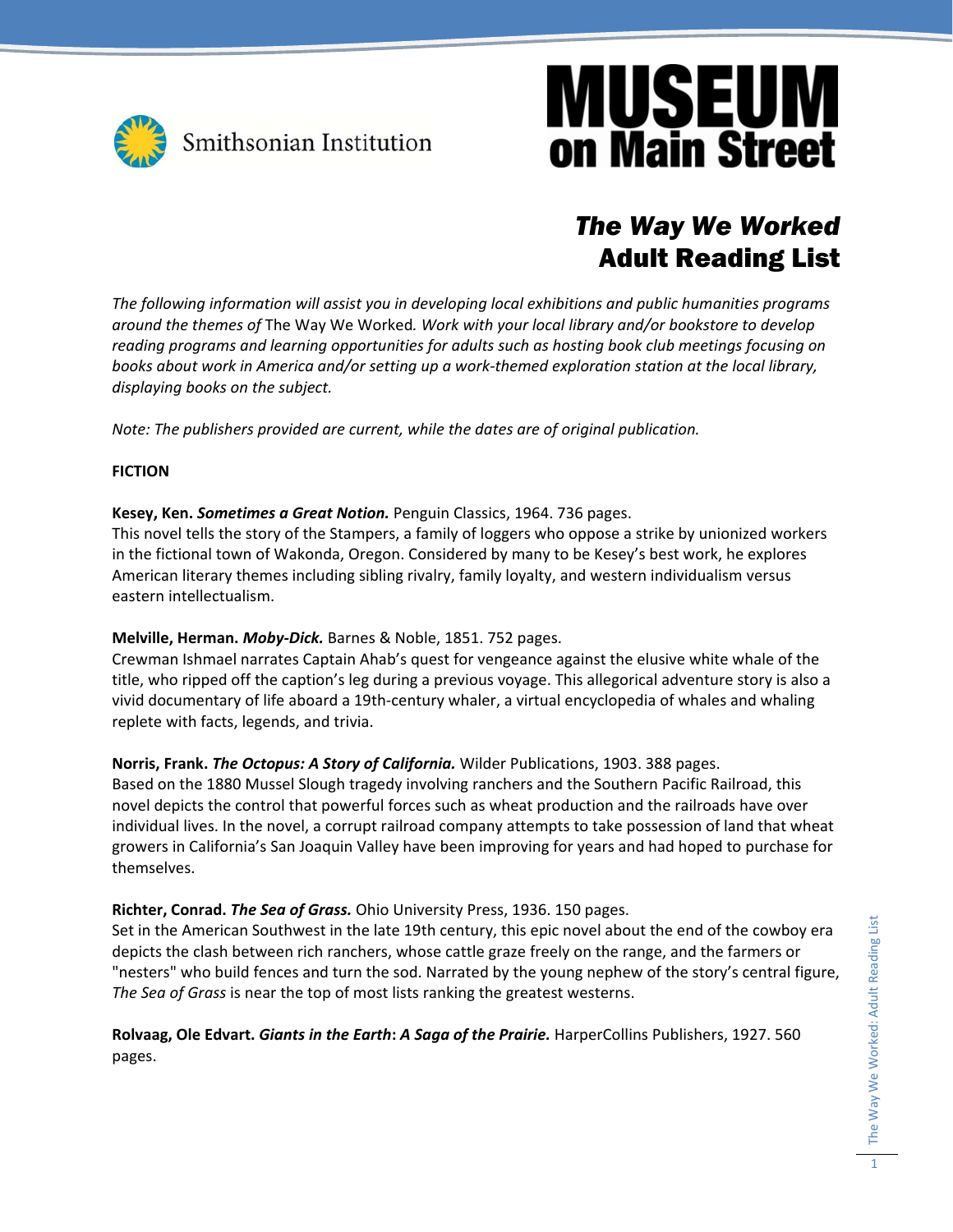

This is the classic story of a Norwegian pioneer family's struggles with the land and elements of the Dakota plains in the 1870s. As they try to make a new life in America, they also face poverty, hunger, loneliness, longing for the old country, and the difficulty of fitting into a new culture.

#### **Russo, Richard.** *Empire Falls.* Knopf Doubleday Publishing Group, 2001. 496 pages.

This Pulitzer‐Prize winner follows the plight of the working class in the decaying blue‐collar mill town of Empire Falls, Maine. The story of the town and its residents, once dominated by a thriving textile mill and shirt-manufacturing factory, is at once sweeping in scope and intensely personal.

#### **Sinclair, Upton.** *The Jungle.* Barnes & Noble.1906. 414 pages.

In his muckraking masterpiece, Sinclair highlights the plight of the working class and corruption of the American meatpacking industry in the early 20th century. The novel depicts the poverty, absence of social programs, unpleasant living and working conditions, and hopelessness of the working‐class protagonists. It remains a relevant portrait of capitalism at its worst and of the human spirit facing nearly insurmountable challenges.

#### **Steinbeck, John.** *In Dubious Battle.* Penguin Group, 1936. 304 pages.

This novel tells the story of a young man drawn into labor disputes between migrant workers and apple orchard landowners in California, which are both aided and damaged by the help of "the Party." The first in Steinbeck's Dustbowl trilogy, this work offers many of the same societal questions and criticisms he explores in *The Grapes of Wrath*.

#### **Stockett, Kathryn.** *The Help.* Penguin Group, 2009. 451 pages.

This novel is set in segregated Jackson, Mississippi during the nascent civil rights movement of the early 1960s, when black maids ran households and raised white children, but were paid poorly and even had to use separate toilets from the family. Against this backdrop, three women start a movement of their own, forever changing a town and the way its women interact with one another.

#### **Wilson, Sloan.** *The Man in the Grey Flannel Suit.* Da Capo Press, 1955. 288 pages.

This novel, which examines the search for individual purpose in a world dominated by business, captured the mood of a generation and has become part of America's cultural vocabulary. A World War II veteran leaves his nonprofit job to be a well‐paid public relations executive and climb the corporate ladder, but a series of personal crises force him to reexamine his priorities.

#### **NONFICTION**

#### **Ambrose, Stephen.** *Citizen Soldiers: The U. S. Army from the Normandy Beaches to the Bulge to the Surrender of Germany***.** Simon & Schuster, 1997. Nonfiction, 528 pages.

Ambrose interviewed hundreds of German and American military personnel, from the high command down to the ordinary soldier, who served in Europe from the day after D‐Day to the end of World War II. His focus, however, is on the enlisted men and junior officers, and he argues that it was not technology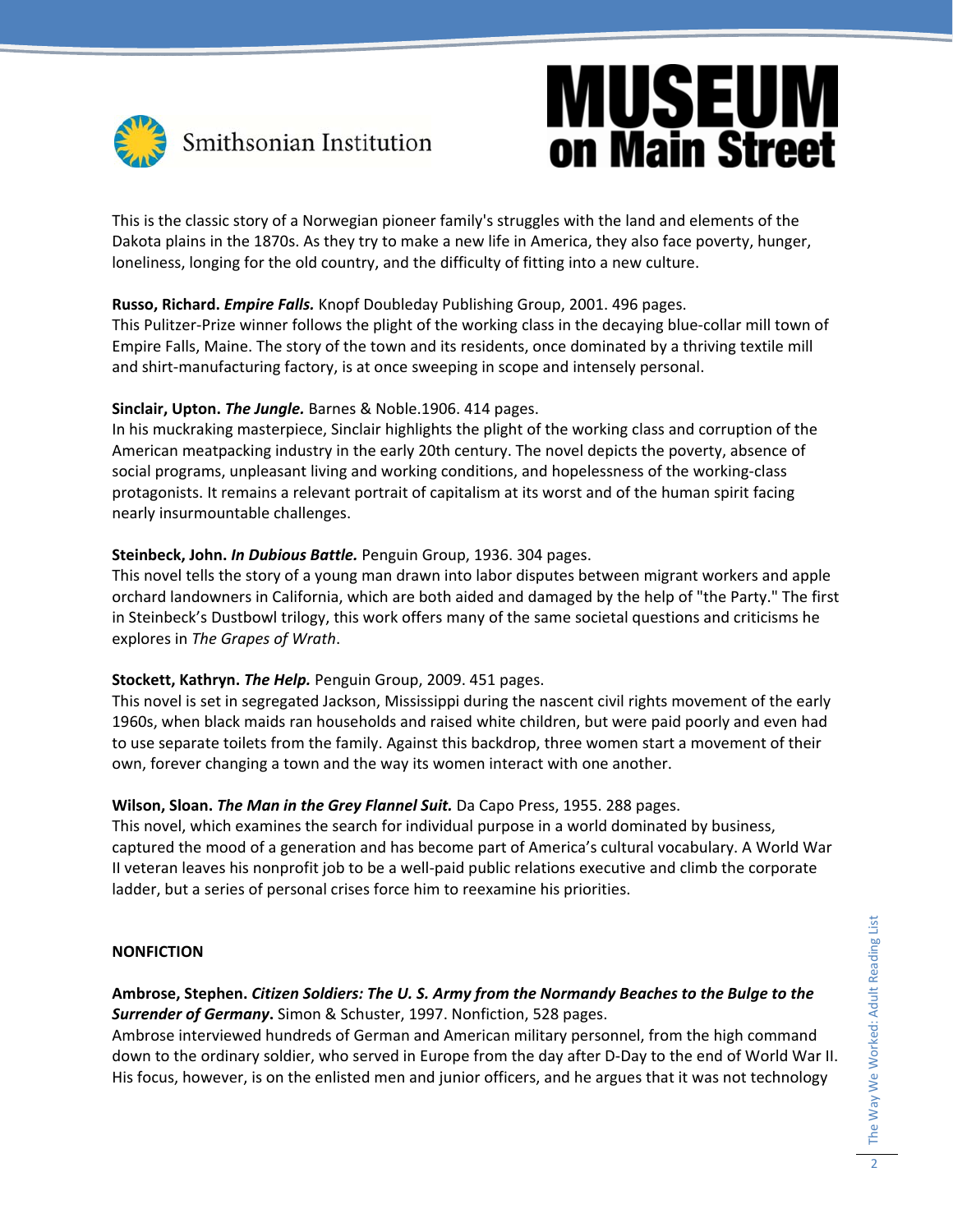

but the character and bravery of the young American and European GIs that were ultimately the deciding factors in the war.

#### **Also by Ambrose:** *Nothing Like It In the World: The Men Who Built the Transcontinental Railroad, 1863‐1869***.** Simon & Schuster, 2000. 432 pages.

Ambrose recounts the story of those who undertook an unprecedented feat of engineering and courage to build the transcontinental railroad, including the investors and politicians; the engineers and surveyors who risked their lives living off the land while they charted the route; and the Irish and Chinese immigrants, defeated Confederate soldiers, and other laborers who did the backbreaking and dangerous work on the tracks. At its peak, the work force approached the size of Civil War armies, with as many as 15,000 workers on each line.

#### **Carlton, David.** *Mill and Town in South Carolina, 1880‐1920***.** Louisiana State University Press, 1982. 328 pages.

Using several towns as examples, Carlton explores the social and political ramifications of industrial development in rural South Carolina. He illustrates how rural whites who came to labor in the textile mills and live in the company‐owned towns bristled against the social, educational, and economic controls instituted by mill owners, as well as against the disdain of the middle‐class townsfolk who looked down on their customs.

#### **Ehrenreich, Barbara.** *Nickel and Dimed: On (Not) Getting By in America.* Holt Paperbacks, 2001. 240 pages.

Ehrenreich goes "undercover" from 1998 through 2000 to investigate the impact of welfare reform on the working poor in the United States. She highlights the difficulties of working jobs that pay low wages, and how many recipients of government or charitable services like welfare, food, and healthcare only apply for help as a last resort.

#### **Also by Ehrenreich:** *Bait and Switch: The (Futile) Pursuit of the American Dream.* Holt Paperbacks, 2005. 272 pages.

The follow‐up to her blue‐collar exposé explores economic insecurity where we least expect it, among workers who have college degrees, developed marketable skills, and built up résumés. But as today's corporations shed "surplus" and full‐time employees, these white‐collar workers are repeatedly vulnerable to financial disaster, with few social supports available.

#### **Fuller, Tom and Art Ayre.** *Oregon at Work: 1859‐2009.* Ooligan Press, 2009. 160 pages.

The authors combine the personal histories and photographs of twenty pioneer families with historical research and economic statistics to provide an overview of Oregon's labor force over the last 150 years. Readers get a sense of what it was like for a range of workers, including Native Americans and minorities, to work in Oregon in the 1850s, the 1900s, the 1950s, and today.

#### **Hickham, Homer.** *Rocket Boys: A Memoir.* Random House Publishing Group, 2000. 384 pages. This uniquely American memoir is the powerful coming‐of‐age story of NASA engineer Homer Hickam, who paints a vivid portrait of the dying West Virginia mining town of his 1960s youth. Struggling against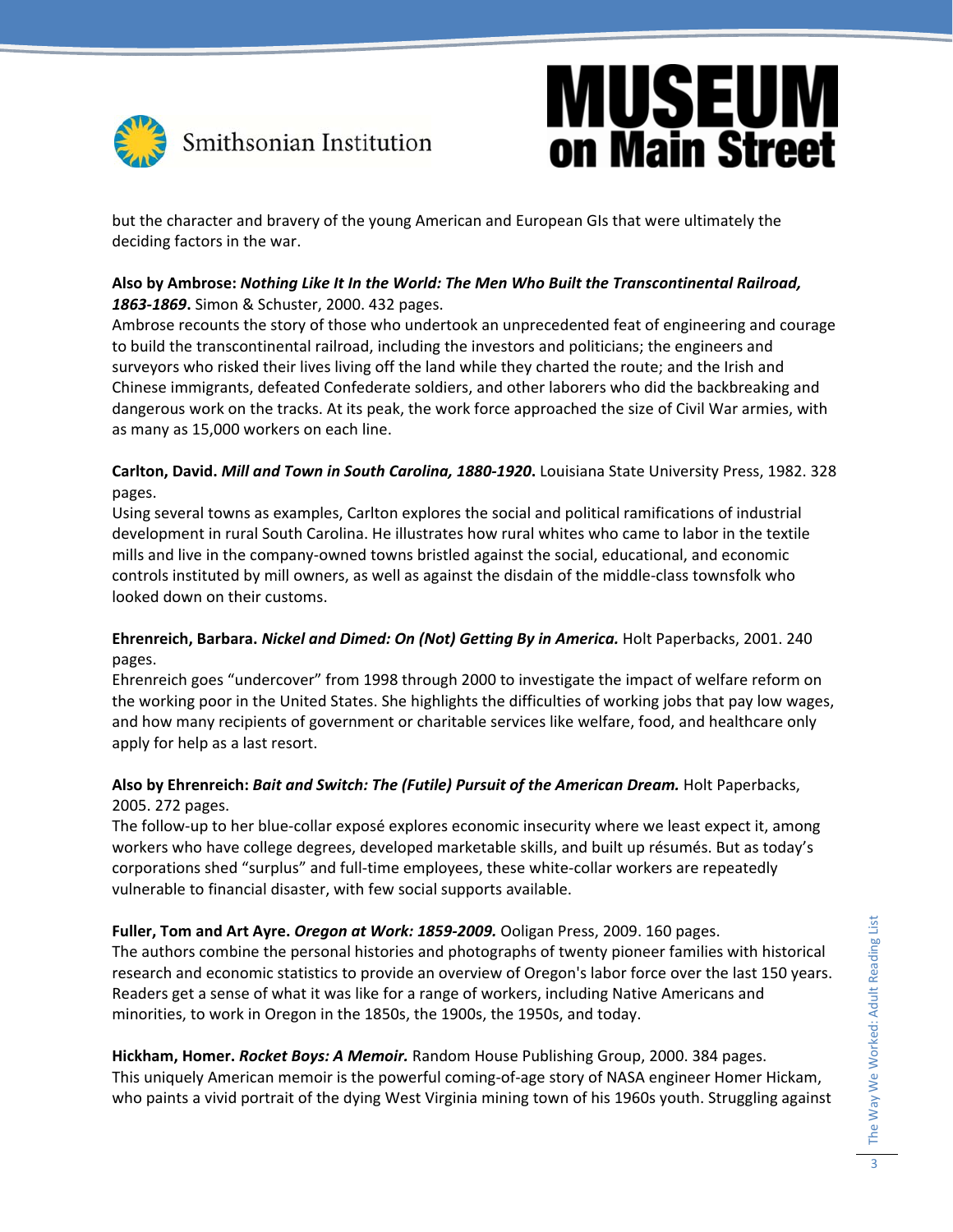

the community's sense of itself to forge his own identity, Hickham made his dreams of launching rockets into outer space come true. His story came to life in the 1999 film *October Sky*.

#### **Hochschild, Arlie Russell and Anne Machung.** *The Second Shift: Working Parents and the Revolution at Home.* Penguin Group, 1989. 352 pages.

Based on a series of interviews with fifty working families in the San Francisco Bay area over the course of several years, sociologist Arlie Hochschild was one of the first to talk about what really happens in dual‐career households. As the majority of women join the workforce, they still do the majority of childcare and housework during their "second shift."

#### **Also by Hochschild:** *The Time Bind.* Holt, Henry, & Company, Inc., 1997. 336 pages.

In another landmark study, Hochschild spent three summers at a Fortune 500 company interviewing top executives, secretaries, and factory hands alike, and found that the roles of home and work had reversed: work was offering stimulation and a sense of belonging, while home had become the place where there was too much to do in too little time.

#### Iverson, Peter. *When Indians Became Cowboys: Native Peoples and Cattle Ranching in the American West.* **University of Oklahoma Press, 1997. 288 pages.**

Iverson explores a way of life that has been both economically viable and culturally rewarding for Native Americans in the northern plains and Southwest, despite changing federal Indian policies. He describes the Indian Bureau's inability to recognize that most 19th‐century reservations were better suited to ranching than farming and asserts that 20th‐century policies have limited the long‐term economic success of Native ranching.

#### **Leidner, Robin.** *Fast Food, Fast Talk: Service Work and the Routinization of Everyday Life.* University of California Press, 1993. 278 pages.

In observing how McDonalds trains its managers to standardize every aspect of service and product, and in learning what to say and how to say it in order to sell life insurance at a large mid‐western firm, Leidner uncovers the consequences of regulating workers' appearances, language, and attitudes. Her study reveals the complex, diverse, and often unexpected results that come with the "routinization" of service work.

#### **Lindgren, H. Elaine.** *Land in Her Own Name: Women As Homesteaders in North Dakota.* University of Oklahoma Press, 1996. 320 pages.

Lindgren explores the lives of unmarried female homesteaders in North Dakota in the late 19th and early 20th centuries through land records, letters, diaries, and interviews with surviving homesteaders and their families and friends. They recount stories of locating claims, erecting shelters, and living on the prairie, and their ethnic backgrounds range from Scandinavian, German, Russian, Jewish, and Lebanese to Yankee and African‐American.

#### **Maclean, Norman.** *Young Men and Fire.* University of Chicago Press, 1992. 301 pages.

Maclean's account of the 1949 Mann Gulch Fire is at once a fascinating primer on fires and firefighting, a forensic reconstruction of the tragedy that killed thirteen firefighters, and a meditation on grief and